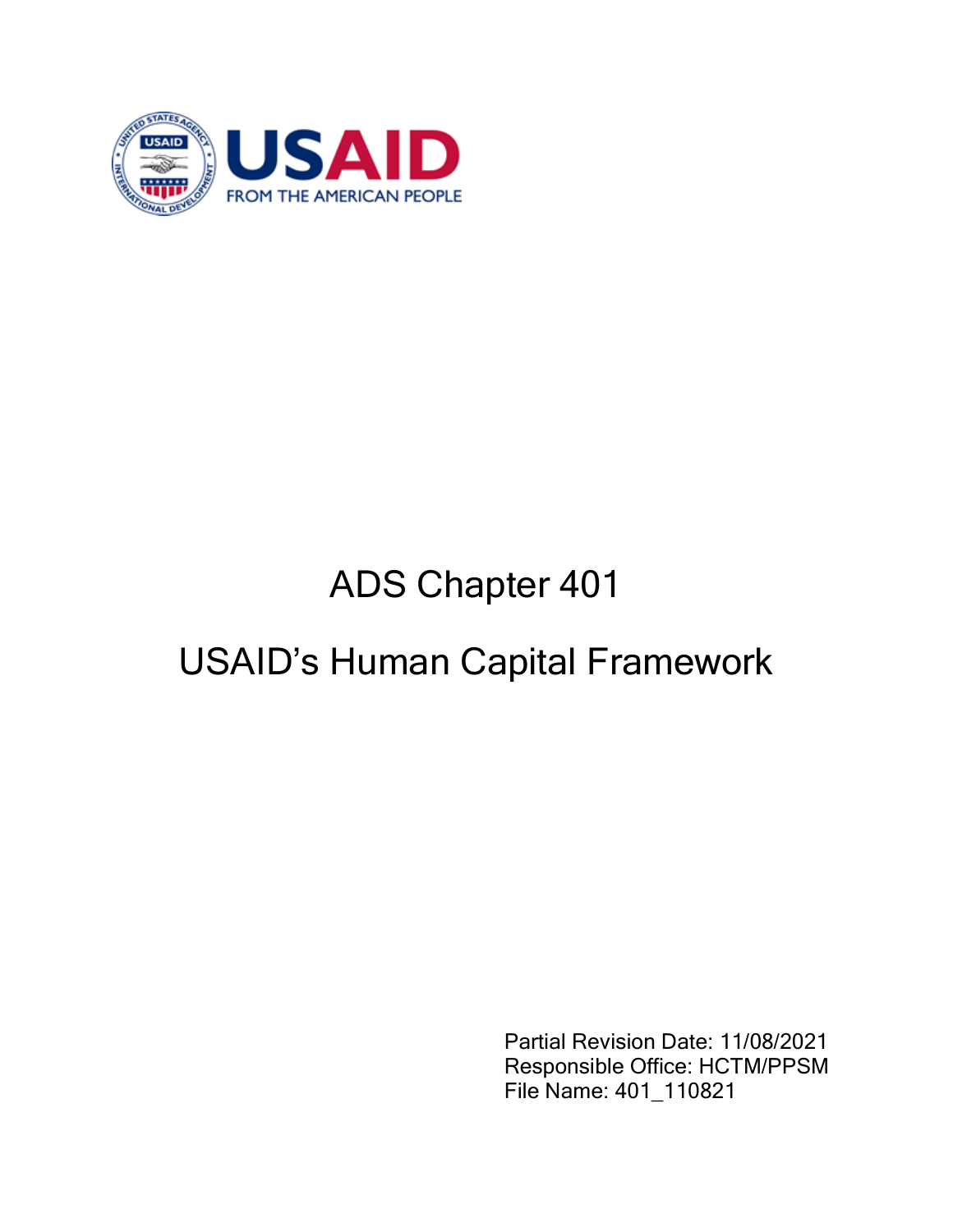#### **Functional Series 400 – Human Resources ADS 401 – USAID's Human Capital Framework POC for ADS 401: HR Help Desk, (202) 712-1234 - Option 2, [hr-helpdesk@usaid.gov](mailto:hr-helpdesk@usaid.gov)**

# **Table of Contents**

| 401.1     |                                                                      |
|-----------|----------------------------------------------------------------------|
| 401.2     |                                                                      |
| 401.3     |                                                                      |
| 401.3.1   |                                                                      |
| 401.3.1.1 |                                                                      |
| 401.3.2   | <b>Intent and Desired Outcomes of the Human Capital Framework  9</b> |
| 401.3.3   | General Operation of the Human Capital Framework 10                  |
| 401.3.4   |                                                                      |
| 401.3.5   | Reporting and Corrective/Improvement Actions  13                     |
| 401.3.6   |                                                                      |
| 401.4     |                                                                      |
| 401.4.1   |                                                                      |
| 401.4.2   |                                                                      |
| 401.5     |                                                                      |
| 401.6     |                                                                      |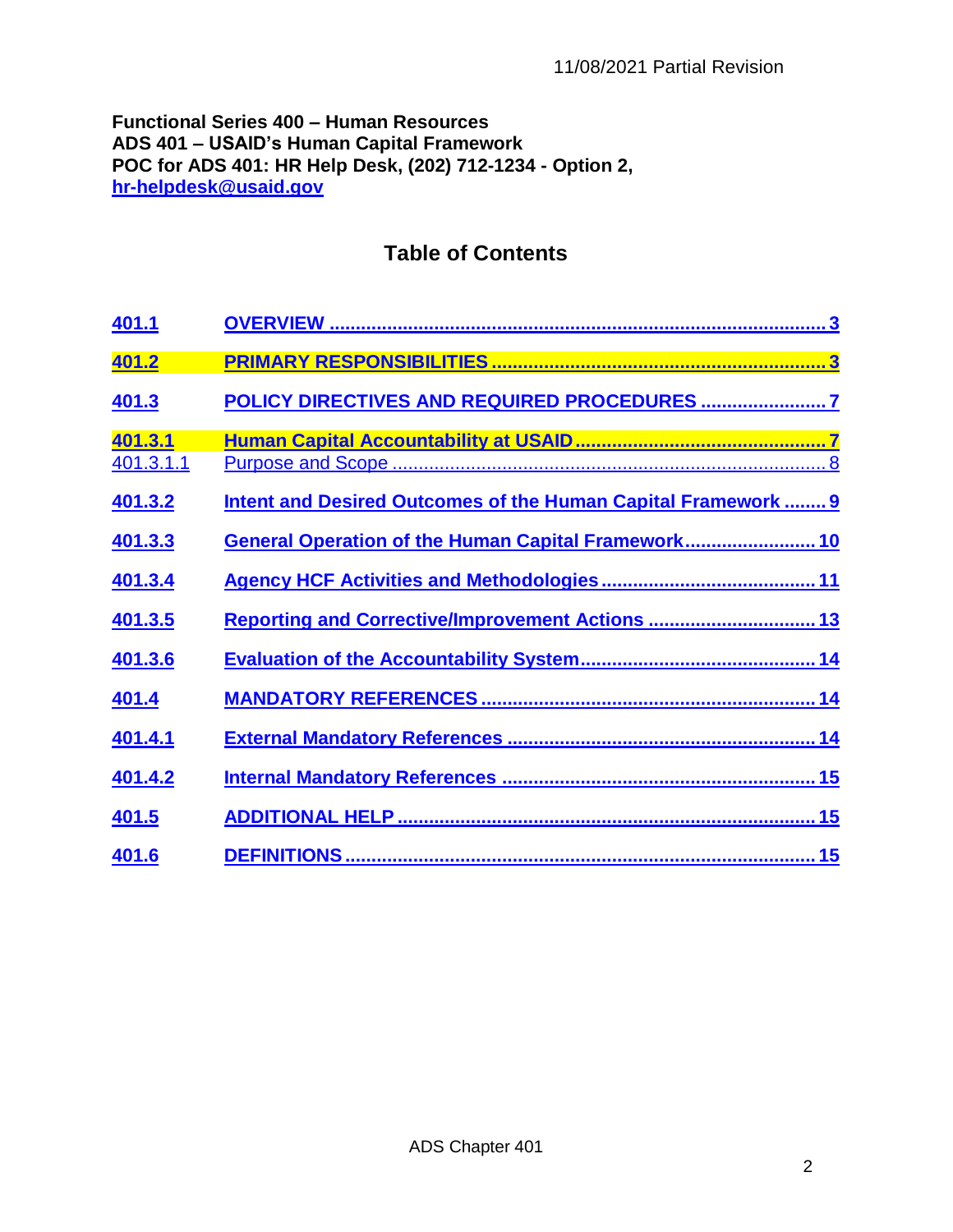# **ADS 401 – USAID's Human Capital Framework**

## <span id="page-2-0"></span>**401.1 OVERVIEW**

Effective Date: 10/11/2018

The USAID human capital (HC) accountability system was approved by the Office of Personnel Management on October 27, 2006. This chapter provides the policy directives and objectives that supersede the October 27, 2006 approved human capital accountability system and establishes USAID's Human Capital Framework (HCF) with updated provisions in accordance with **[5 CFR 250](https://www.gpo.gov/fdsys/pkg/CFR-2013-title5-vol1/xml/CFR-2013-title5-vol1-part250.xml)**, dated December 12, 2016. 5 CFR 250 applies to the governance of USAID's civil service.

USAID is committed to the accomplishment of its mission, supported by sound human capital planning, and a rigorous human capital accountability system to measure the effectiveness of its management strategy. USAID's human capital accountability system is now referred to as the Human Capital Framework in accordance with **[5 CFR 250.203](https://www.gpo.gov/fdsys/pkg/CFR-2013-title5-vol1/xml/CFR-2013-title5-vol1-part250.xml)**. The HCF provides comprehensive guidance on the principles of strategic human capital management (HCM) in the Federal Government. The framework provides direction on human capital planning, implementation, and evaluation. The framework also promotes results-driven performance, continuous improvement, adherence to the Federal Merit System Principles, and other personnel laws and regulations in alignment with the Agency's mission.

The HCF is aligned with the Joint U.S. Department of State and USAID Strategic Plan (2018-2022), as well as **USAID's Human Resources [\(HR\) Transformation Strategy](https://pages.usaid.gov/system/files/usaid_hr_transformation_strategy_and_action_plan.pdf)**. It also addresses human capital management and business process improvement. USAID is committed to becoming more efficient, effective, transparent, and flexible while maintaining accountability to the American people in managing government resources. The Agency continues efforts to implement HCM strategies, and regularly reviews existing policies, programs, business practices, and processes to identify areas for improvement and innovation.

#### <span id="page-2-1"></span>**401.2 PRIMARY RESPONSIBILITIES** Effective Date: 11/08/2021

- **a. USAID's Administrator**, or their designee, is responsible for:
	- **1.** Ensuring USAID's strategic plan includes a description of the operational processes, skills, technology, and HC information required to achieve the Agency's goals and objectives.
	- **2.** Allocating resources.
	- **3.** Ensuring that USAID incorporates applicable priorities identified within the **[Federal Workforce Strategic Priorities Report](https://www.opm.gov/policy-data-oversight/human-capital-management/federal-workforce-priorities-report/2018-federal-workforce-priorities-report.pdf)** and work to close government-wide and Agency-specific skill gaps.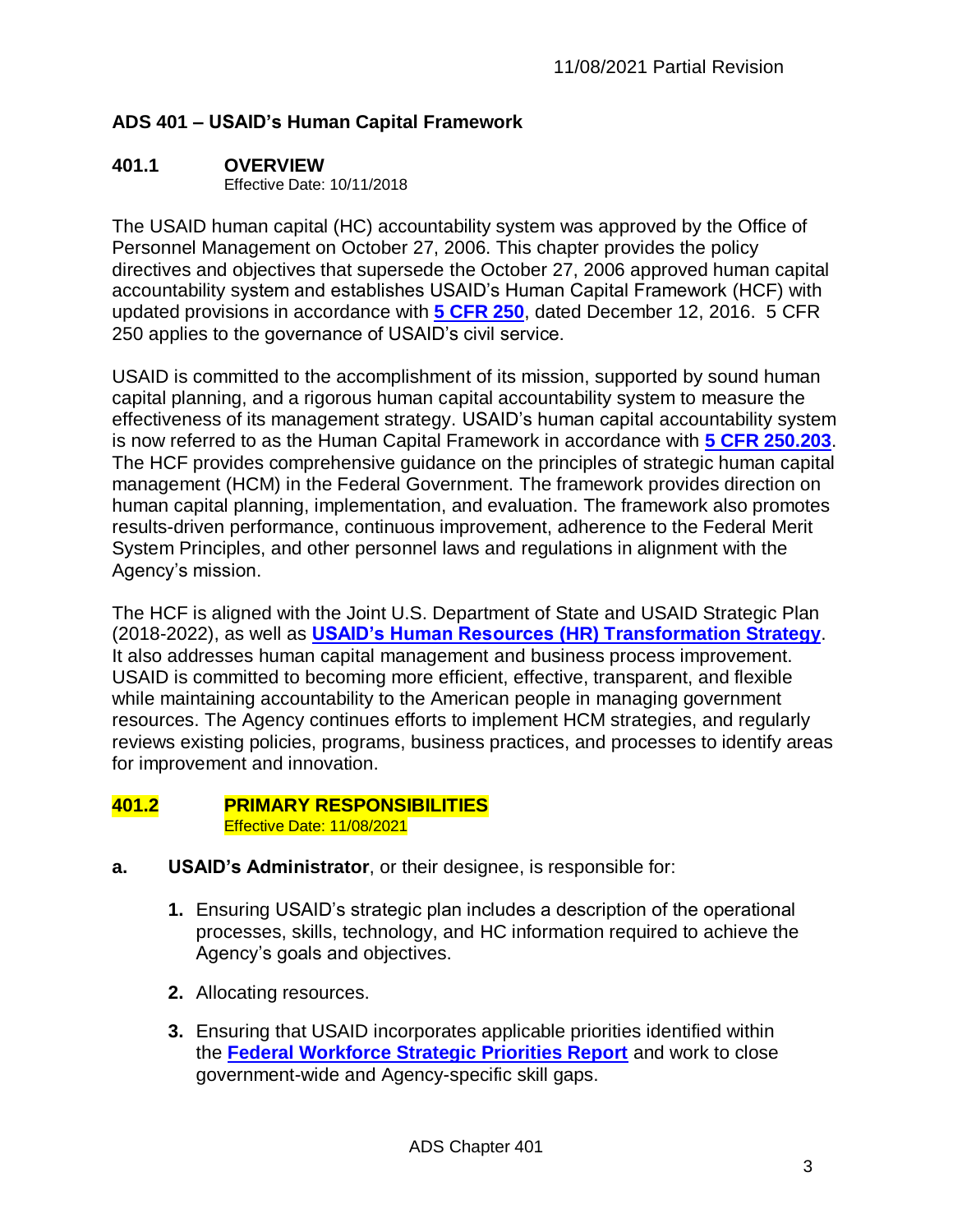- **4.** Establishing and communicating the Agency's commitment to the merit system principles and USAID's HC Framework.
- **5.** Providing leadership and direction to implement the Administration's goals and providing overall direction for transformational activities, especially those activities related to HCM.
- **b.** The **Assistant to the Administrator** is responsible for:`
	- **1.** Serving as USAID's chief policy advisor on all human resources management issues;
	- **2.** Selecting, developing, training, and managing a high-quality, productive workforce;
	- **3.** Ensuring that the workforce supports the Administrator's vision for the Agency.
- **c.** The **Chief Human Capital Officer (CHCO)** is responsible for:
	- **1.** Designing, implementing, and monitoring USAID human capital policies and programs that:
		- Ensure HC activities support merit system principles;
		- Use the OPM designated method to identify and close governmentwide and Agency-specific skill gaps;
		- Demonstrate how USAID is using the HCF to address strategic HC priorities and goals;
		- Establish and maintain an evaluation system to evaluate HC outcomes that is formal and documented, and approved by OPM; and
		- Maintain an independent audit program that is adequately resourced (people, time, funds, materials) to review all HCM systems and human resources transactions to ensure legal and regulatory compliance.
	- **2.** Directing the development and implementation of the Agency's Human Capital Strategy and Human Capital Operations Plan (HCOP).
	- **3.** In coordination with the Performance Improvement Officer (PIO), located in the M Bureau, leading HRStat reviews at least quarterly.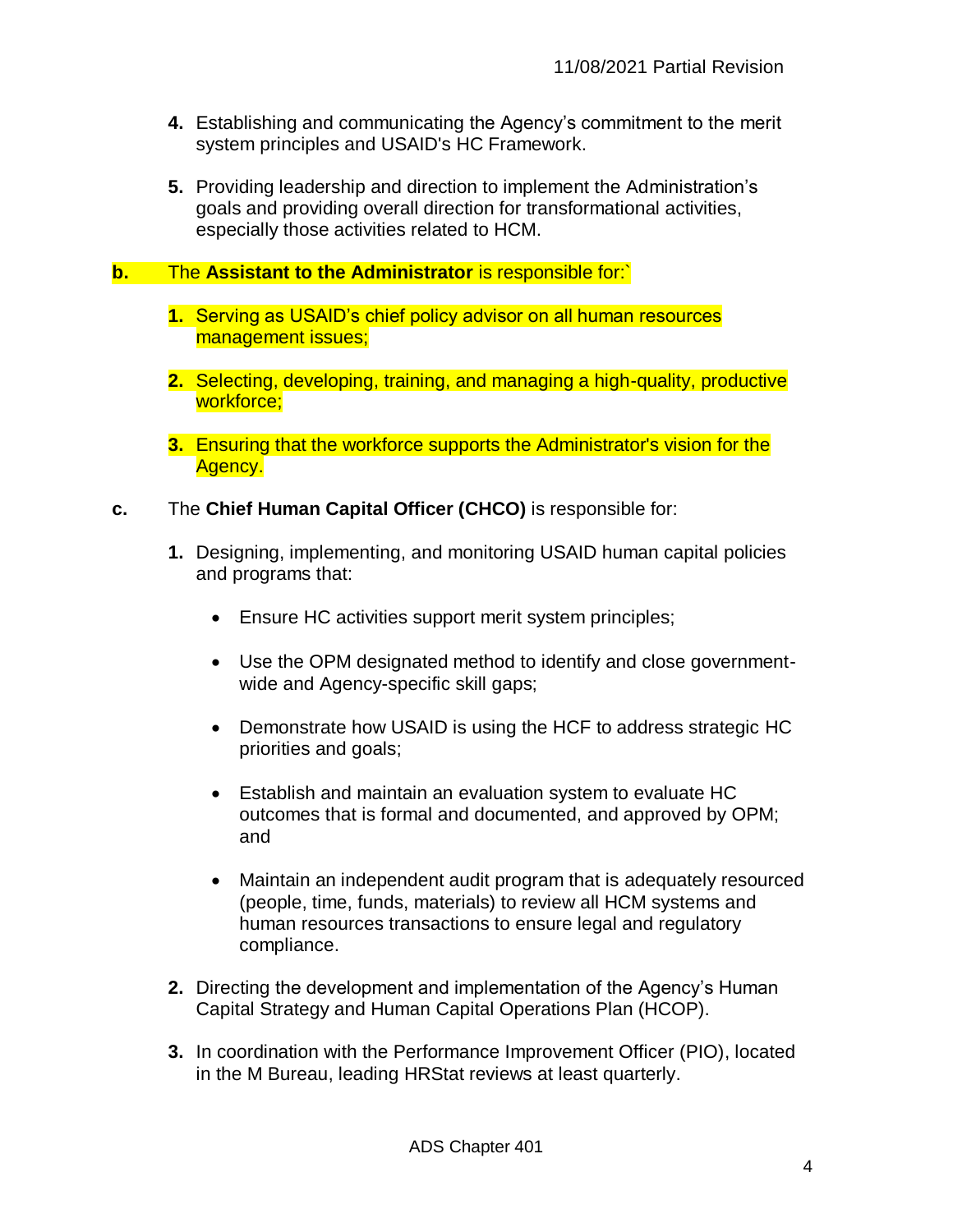**4.** Implementing the HRStat maturity guidelines specified by OPM.

#### **d.** The **Office of Human Capital and Talent Management, Policy Planning Systems Management (HCTM/PPSM), Policy and Accountability Branch** is responsible for:

- **1.** Providing leadership, oversight, guidance, coordination, and technical expertise in all HCF systems as identified in **[5 CFR 250](https://www.gpo.gov/fdsys/pkg/CFR-2013-title5-vol1/xml/CFR-2013-title5-vol1-part250.xml)**.
- **2.** Directing, providing assistance, and issuing policy interpretation and guidance to all USAID Bureaus and Independent Offices on all new and existing laws, regulations, and initiatives affecting HCM and evaluation. Ensuring regular communication with Chief Administrative Management Services Officers and Executive Officers to work with HR staff throughout USAID to achieve outcomes.
- **3.** Developing, implementing, and interpreting HC policies, procedures, standards, and systems for effective utilization and management of HR to accomplish the overall USAID mission.
- **4.** Developing and implementing audit schedules and evaluation priorities for conducting independent audits, including auditing the administration of USAID's Delegated Examining authority, performance management system(s), and future talent acquisition demonstration project(s) in order to complete evaluation of each of the HCF systems within a three-year cycle or other alternative cycle based upon OPM requirements.
- **5.** Ensuring that USAID takes action to improve HC policies and programs and correct deficiencies based on data-driven analysis and audit results.
- **6.** Working with HCTM's Office of Employee and Labor Relations (ELR) to initiate appropriate corrective and/or adverse action to personnel responsible for violations of merit system principles and/or the commission of prohibited personnel practices (PPP) within required timeframes. Findings for potential PPPs will be forwarded to the Office of Special Council.
- **7.** Working with the Office of Civil Rights and Diversity (OCRD) to ensure managers, supervisors, and staff are informed about and merit system principles, and that appropriate actions are taken to prevent and address violations of merit system principles.

#### **e. USAID Leadership, Hiring Managers, and Supervisors** are responsible for:

**1.** Integrating HC goals and other HCF initiatives into Agency Performance Plans for individual employees.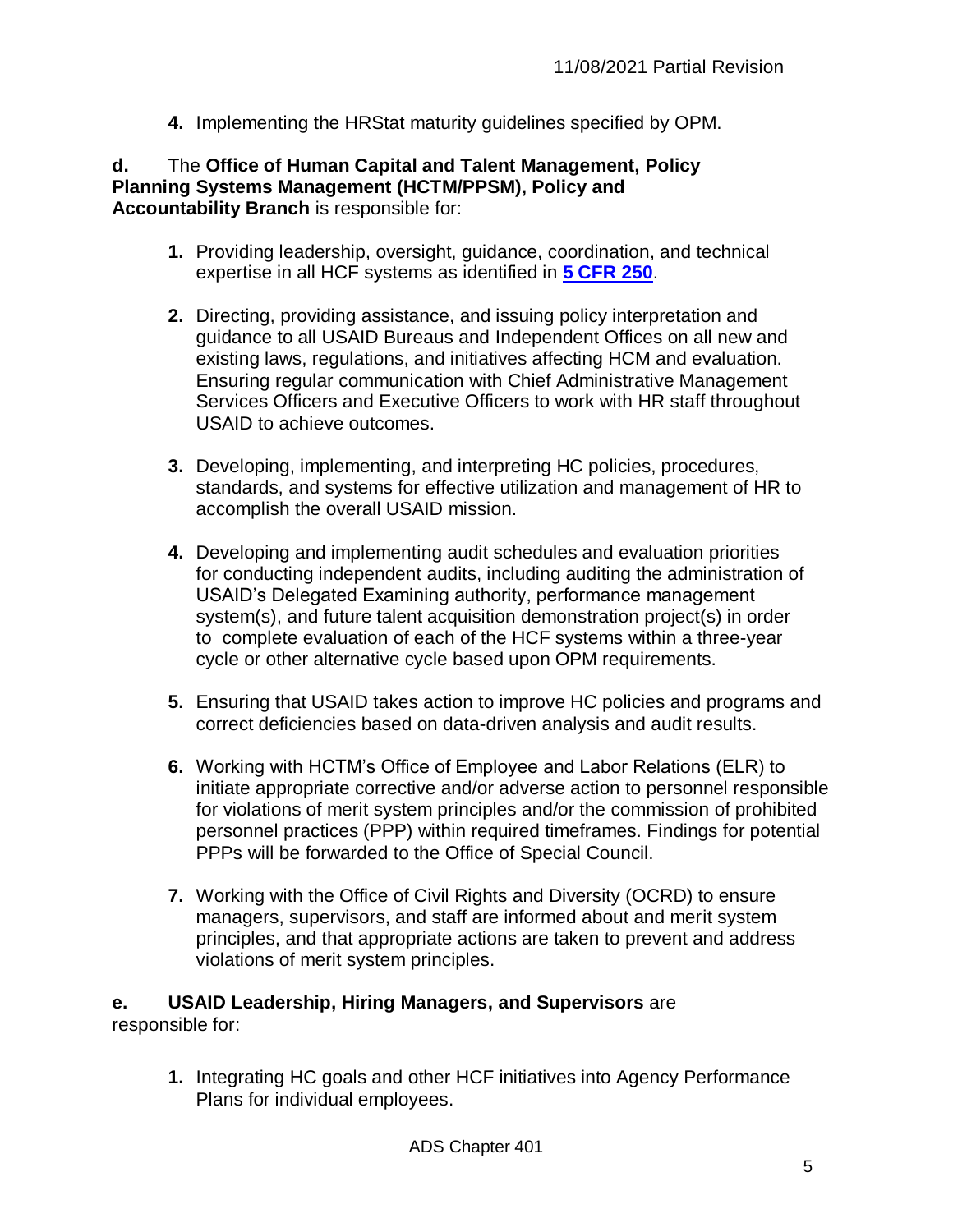- **2.** Attending quarterly CHCO-led HRStat meetings.
- **3.** Adjusting HCM strategies and practices in response to outcomes identified during HRStat quarterly data-driven reviews of human capital performance to improve organizational processes.
- **4.** Promoting the merit system principles and ensuring compliance in all HR decisions and actions.
- **5.** Working with ELR to ensure that decisions on disciplinary or adverse actions proposed for violations of merit system principles and/or the commitment of prohibited personnel practices are communicated and executed in a timely manner. Findings for potential PPPs will be forwarded to the Office of Special Council.

#### **f.** The **Bureau for Management, Office of Management Policy, Budget and Performance (M/MPBP)** is responsible for:

- **1.** Attending quarterly CHCO-led HRStat meetings and sharing quarterly performance information related to measures documented in the HRStat.
- **2.** Monitoring HC coordination from a budgetary standpoint.
- **3.** Identifying and communicating roadblocks to accomplishing the stated HC, performance or fiscal goals, and coordinating with Agency leadership to make corrections or adjustments as needed.
- **4.** Using the government-wide and agency-specific HC strategies to evaluate resource requests (e.g., staff full-time equivalents, training, analytical software, etc.) into the annual budget process.
- **5.** Improving strategic human capital management by using performance goals, indicators, and business analytics to assess results of the HCM strategies, planned and implemented.
- **g.** The **Accountability Program Manager** (HCTM/PPSM) is responsible for:
	- **1.** Participating in the development, implementation, management, and monitoring of the USAID's Human Capital Evaluation System; identifying and communicating needed changes or modifications to maintain maximum effectiveness and efficiency throughout USAID.
	- **2.** Ensuring that the evaluation system clearly communicates data and provides analyses of performance results against key measures.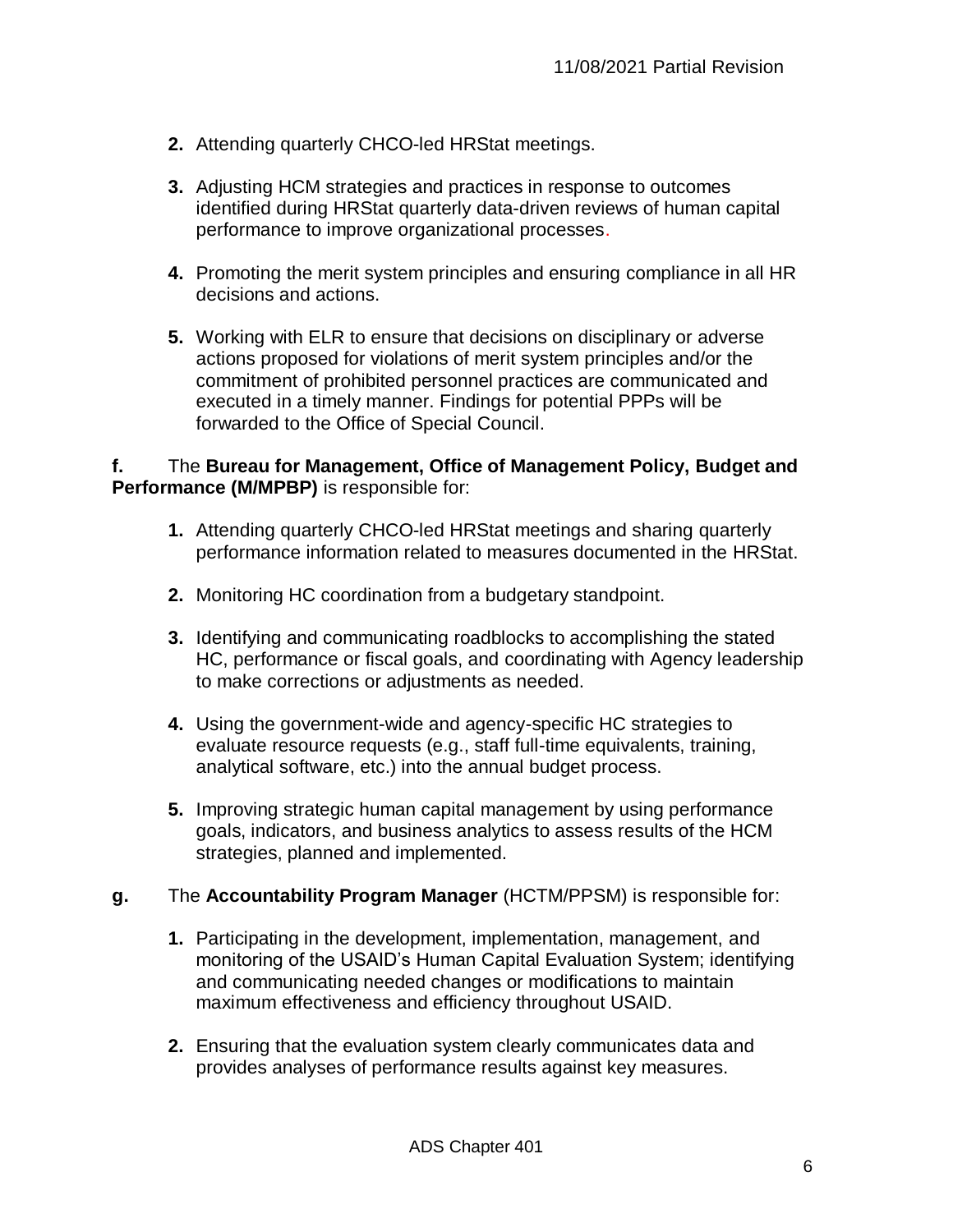- **3.** Ensuring that the three HC evaluation mechanisms (HRStat, Independent Audit Program, and Human Capital Reviews) are appropriately integrated throughout USAID.
- **4.** Participating on the OPM Accountability Council Evaluation Systems working groups and related government-wide initiatives that pertain to the HCF's evaluation system.

**h.** The **Bureau and Office Administrative Management Services (AMS) Staff** are responsible for serving as liaisons between HCTM and management officials by providing advisory and technical services to line managers on a broad range of HR issues.

**i.** The **Office of the Inspector General (OIG)** conducts audits of USAID programs and operations, including the Agency's financial statements, related systems, and procedures; and Agency performance in implementing programs, activities, or functions. OIG uses the audit process to help Agency managers improve the effectiveness and efficiency of operations and programs. OIG issues the Agency Financial Report, an annual statement summarizing the most serious management and performance challenges facing the Agency as well as an assessment of the Agency's progress in addressing those challenges.

# <span id="page-6-0"></span>**401.3 POLICY DIRECTIVES AND REQUIRED PROCEDURES**

#### <span id="page-6-1"></span>**401.3.1 Human Capital Accountability at USAID** Effective Date: 11/08/2021

USAID leadership plays a critical role in establishing and maintaining an effective evaluation system. Leadership accountability is present in the civil service and foreign service personnel systems as well as the Senior Executive Service (SES) and the Senior Foreign Service (SFS) Performance Systems. These systems link performance requirements to USAID's strategic management objectives. Performance requirements for HCTM and merit system principles are integrated through all levels of management and supervision.

The following roles and responsibilities of USAID leaders are key to maintaining a highly functional evaluation system.

Under **[5 USC 1401](https://www.law.cornell.edu/uscode/text/5/1401)**, the CHCO advises and assists the Administrator, the Assistant to the Administrator, and other Agency officials in carrying out the Agency's responsibilities for recruiting, selecting, developing, training, and managing a high quality, diverse, productive workforce in accordance with merit system principles (**5 USC [2301 \(b\)](http://uscode.house.gov/uscode-cgi/fastweb.exe?getdoc+uscview+t05t08+179+0++%28%29%20%20AND%20%28%285%29%20ADJ%20USC%29%3ACITE%20AND%20%28USC%20w%2F10%20%282301%29%29%3ACITE%20%20%20%20%20%20%20%20%20)**). **[5](http://uscode.house.gov/uscode-cgi/fastweb.exe?getdoc+uscview+t05t08+154+0++%28%29%20%20AN)  USC [1402](http://uscode.house.gov/uscode-cgi/fastweb.exe?getdoc+uscview+t05t08+154+0++%28%29%20%20AN)** addresses the functions of the CHCO, which includes aligning the Agency's human resources policies and programs with its mission, strategic goals, and performance outcomes, and identifying best practices and benchmarking studies.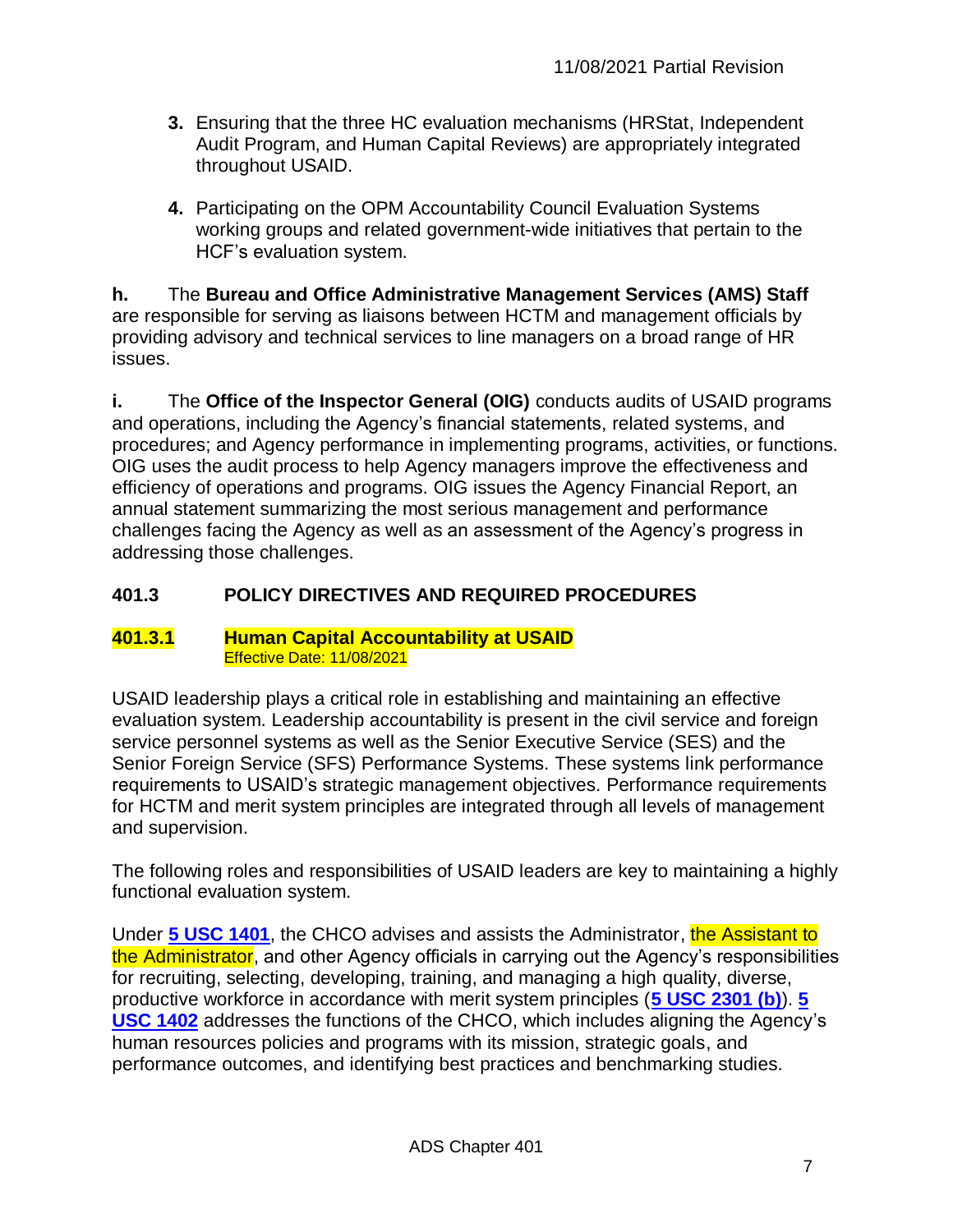The CHCO has broad responsibility for strategic human capital management and is responsible for developing and implementing innovative and transformational human resource policies, procedures, and programs that serve all staff. The CHCO:

- Oversees the development and implementation of HC goals and priorities;
- Determines results measures:
- Tracks and evaluates results; and
- Develops improvement plans accordingly.

The CHCO is assisted in this role by the Deputy CHCO (a Civil Service Senior Executive Service member) and the Senior Deputy Assistant to the Administrator (a Foreign Service Officer). The Deputy CHCO is the Chief Human Capital Officer's' alter ego in the CHCO Council and OPM-related matters.

Maintaining a rigorous continuous improvement process requires coordination and deliberative discussions among key management entities including the CHCO and HCTM senior leaders, all USAID Bureau/Independent Office heads, and Mission Directors including negotiating proposed changes in conditions of employment with the union, as appropriate. This coordination is accomplished through the Agency strategic planning and budget process and various Agency activities, such as the Executive Management Council on Risk and Internal Control (EMCRIC), the monthly AMS meeting with HCTM (facilitated by the Deputy CHCO), the Federal Employee Viewpoint Survey (FEVS), ad hoc working groups, and management assessment activities.

## <span id="page-7-0"></span>**401.3.1.1 Purpose and Scope**

Effective Date: 10/11/2018

This ADS chapter establishes USAID's policy and assigns responsibility to implement and maintain an effective Agency-wide HCF evaluation system that contributes to Agency performance by:

- **a.** Aligning HC goals and programs with USAID's mission and priorities, thereby ensuring effective human capital management in support of the Agency's strategic plan, consistent with merit principles;
- **b.** Systematically monitoring and evaluating the operation of human resource management programs including the Agency's use of HR authorities and outcomes of HCM strategies, policies, programs, and activities to assess legal and regulatory compliance as well as impact on organization performance;
- **c.** Systematically assessing progress towards the goals contained in the HCOP;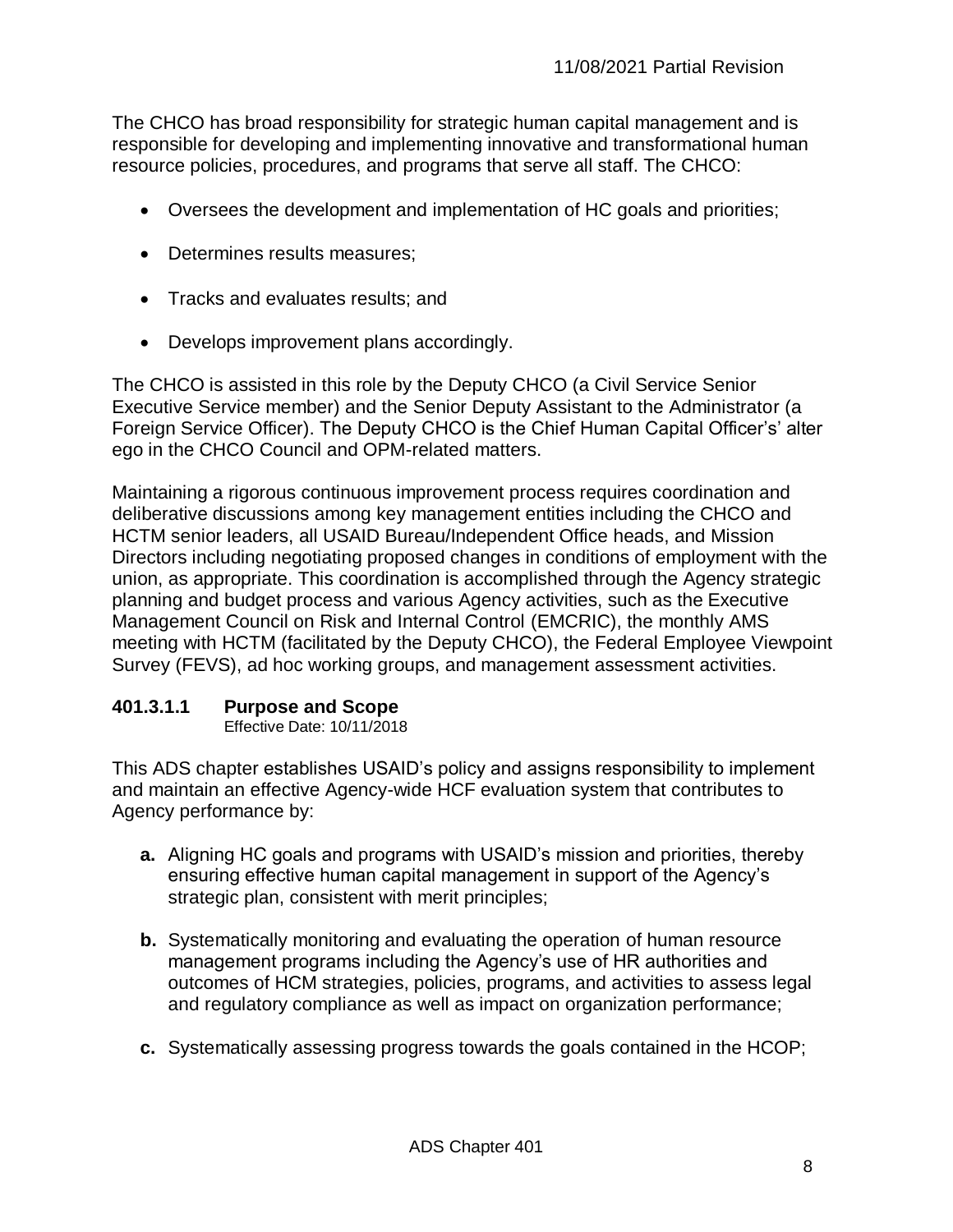- **d.** Analyzing efficiency, effectiveness, and compliance with merit system principles through independent audit processes; and
- **e.** Using data to identify necessary improvements and promote best practices.

The HCF is Agency-wide in scope. The system oversees HC operations and human resources management programs, both civil service and foreign service personnel systems.

#### <span id="page-8-0"></span>**401.3.2 Intent and Desired Outcomes of the Human Capital Framework** Effective Date: 10/11/2018

The following objectives describe the intent and desired outcomes for the HCF:

- **1.** HC goals and programs are aligned with and support USAID's mission statement and Agency Strategic Plan;
- **2.** HC planning is guided by data-driven, results-oriented processes, and documents an approach that periodically analyzes HC data to assess results or progress toward goal achievement;
- **3.** Managers and HR practitioners are held accountable for their HC decisions and actions;
- **4.** HC/HRM programs, activities, and practices adhere to merit system principles and other pertinent laws and regulations;
- **5.** HRM processes and operations are efficient and effective;
- **6.** Issues or deficiencies identified during accountability audits and reviews are identified and corrected, as appropriate; and
- **7.** HC strategies and priorities are adjusted, as necessary, to support the needs of the Agency.

To determine the effectiveness of the human capital accountability system, HCTM/PPSM's Policy and Accountability Division conducts accountability activities that document the extent to which HC goals and objectives are met. The CHCO and Agency senior leadership use the results of the accountability activities to drive continuous improvement in HC initiatives, HRM programs, and HR processes.

HCTM provides much of the infrastructure for the accountability system (with assistance from Bureau and Independent Office AMS Offices, as needed), as well as staff support and advisory services. USAID's senior leadership establishes accountability as a priority that is essential for continuous improvement of HC results in support of accomplishing USAID's mission.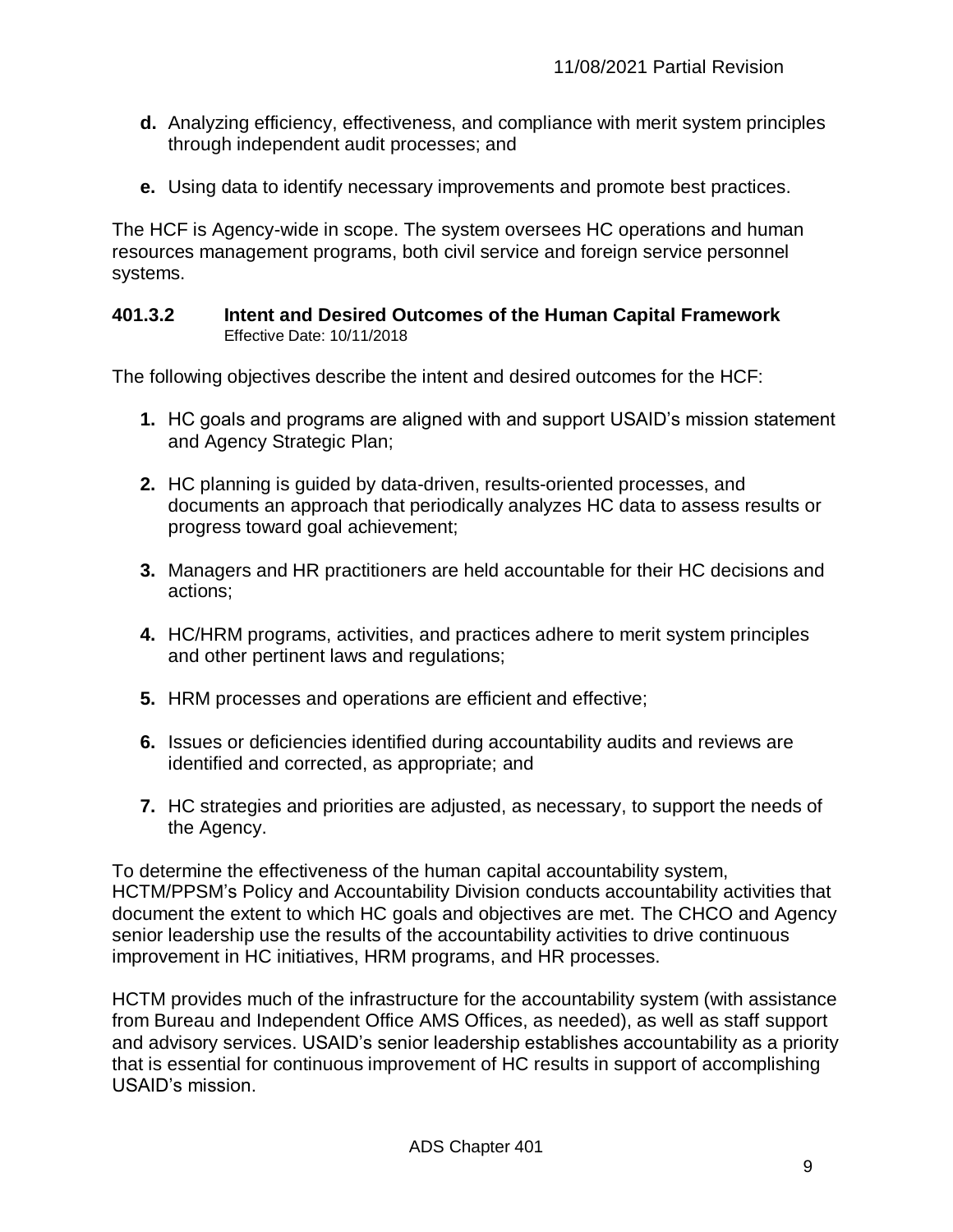#### <span id="page-9-0"></span>**401.3.3 General Operation of the Human Capital Framework** Effective Date: 10/11/2018

The USAID HC lifecycle of activities work together to achieve optimum results in HCM. The HC lifecycle of planning, implementing programs, and evaluating for results provides a continuous framework for the achievement of major program outcomes and process improvement.

Propelling the HC Planning and Goal Setting phase is the Agency Strategic Plan (ASP), which articulates the Agency's highest priority goals and objectives, and overarching program initiatives. The ASP provides the foundation for the identification and alignment of broad HC goals and objectives. The Annual Performance Plan (APP) is derived from the strategic goals and objectives in the ASP. The APP:

- Describes the strategies the Agency will follow in making progress towards achieving strategic goals and objectives (including HC goals),
- Identifies priorities among the goals, and
- Explains how the Agency will monitor progress.

The Human Capital Operating Plan (HCOP) is the Agency's human capital implementation document, which describes how the Agency will execute the human capital elements stated within the ASP and APP.

On an annual basis, the CHCO uses the HCOP report to help ensure a high quality and diverse workforce with appropriate skillsets for today and tomorrow's global context supported by modern, secure infrastructure and operational capabilities. The HCOP would also include consideration for proper resources and budget.

- **1.** The implementation phase focuses on the execution of the accountability plan and reviews of various HR programs and activities, included in the human capital framework, on scheduled and random bases. Oversight reviews may also be conducted by OPM, with Agency participation.
- **2.** The evaluating phase provides both historical and forward-looking management analysis of accountability results with recommendations, if any, for continuous improvement or to institutionalize good practices. Evaluation and audit findings produce measures to ensure continuous and sustained improvement of organizational effectiveness. Updating and revising the accountability plan annually "restarts" the process as part of an unbroken cycle.

The Agency constantly evaluates the system not just to ensure systems and processes are in place, but to meet programmatic and personnel objectives and results. By undertaking integrated goal setting and planning coupled with accountability and review,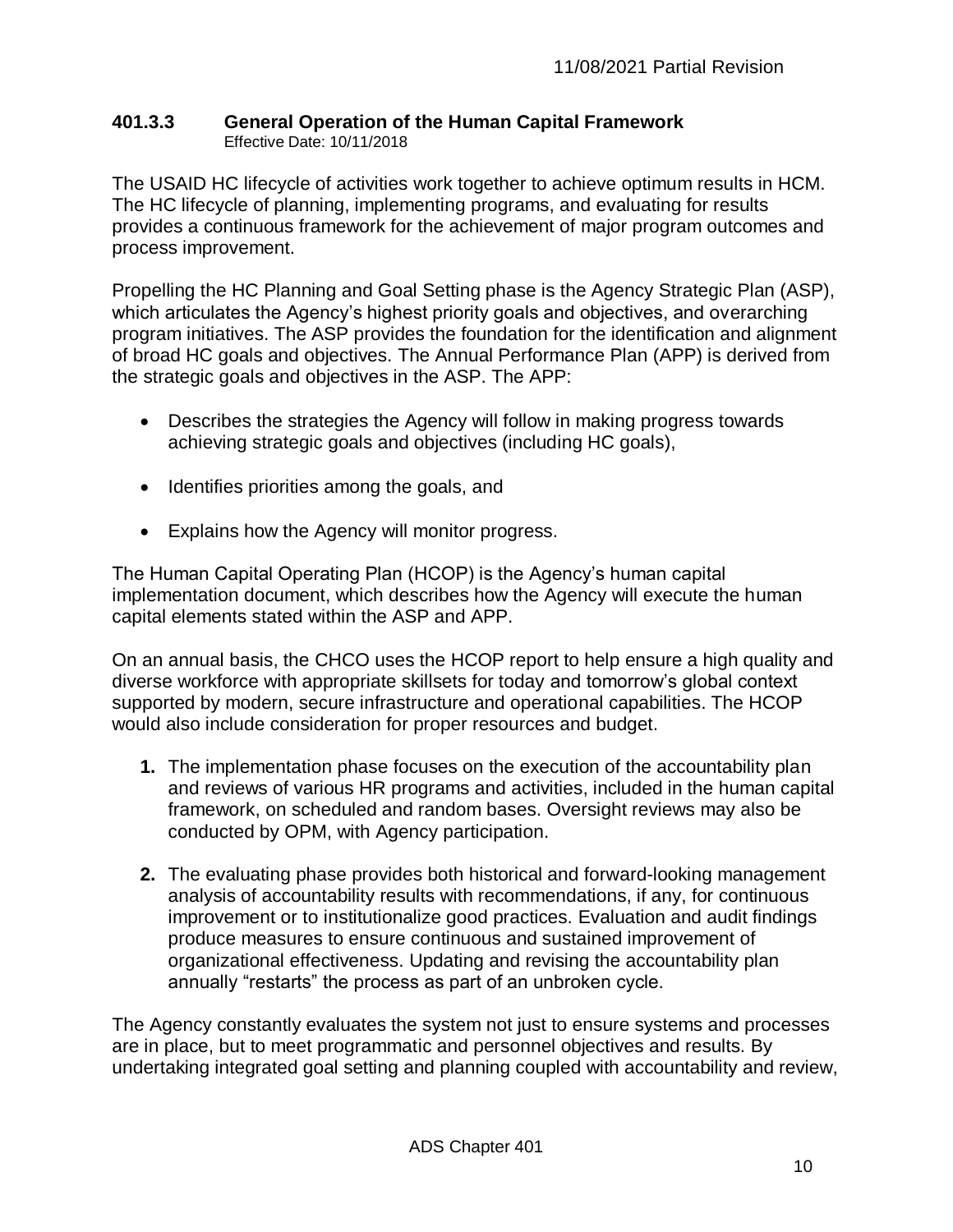HCTM can better orchestrate placing the right workforce, with the right skills, in the right jobs, at the right time.



#### <span id="page-10-0"></span>**401.3.4 Agency HCF Activities and Methodologies** Effective Date: 10/11/2018

USAID implements requirements of 5 USC 1103(c) and adopts the HCF from U.S. OPM focusing on four key focus area systems:

- **1.** Strategic Planning and Alignment,
- **2.** Performance Culture,
- **3.** Talent Management, and
- **4.** Evaluation.

The Strategic Planning and Alignment focus area and the evaluation focus area serve as the two management systems allowing HCTM to assess the Agency's development, measurement, and management of its human capital agendas.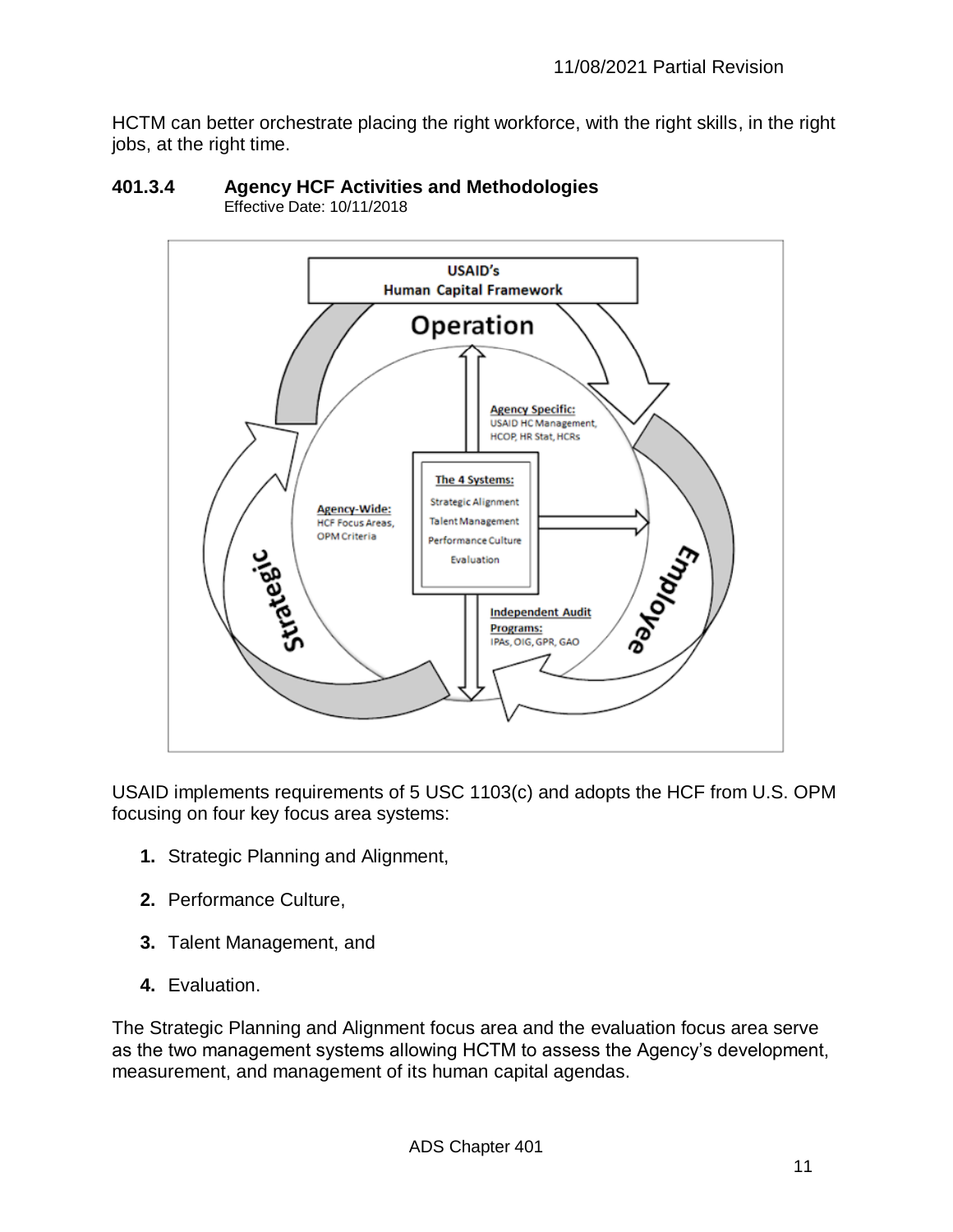Performance Culture and Talent Management focus areas allow HCTM to assess people, organization activities, and programs at USAID.

For details describing the subcomponents of each HCF focus area, see the U.S. Office of Personnel Management's description of the HCF and diagnostic tool at: **<https://www.opm.gov/policy-data-oversight/human-capital-management/>**.

HCTM/PPSM's Policy and Accountability staff conducts the Agency Specific HRStat Reviews, HC reviews, and participates in OPM-led reviews. These HR Stat and HC reviews may focus on all or any one of the HCF focus areas and aligned subcomponents. HCTM/PPSM/PA prepares a three-year evaluation schedule which is reviewed annually and modified, as necessary. Accountability activities and methodologies include the following:

- **1.** Activities
	- **a.** Cyclical review of the following Human Capital Framework systems:
		- **i.** Strategic Planning and Alignment
			- Agency Strategic Planning
			- HR as Strategic Partner
			- Annual Performance Planning
			- Strategic HC Planning
			- HC Best Practices and Knowledge Sharing
			- Organizational Development
			- Change Management
			- Customer Service
		- **ii.** Talent Management
			- Recruitment and Outreach (delegated examining annual review external hiring activity, e.g., Pathways Programs, other excepted service, reinstatement, transfers from other federal agencies)
			- Merit promotion activities (reassignments and internal placements)
			- Retention (employee compensation flexibilities, e.g., recruitment, relocation, and retention incentives)
			- Workforce Planning
			- Employee Development (Training and Leadership Development Programs)
			- Knowledge Management
		- **iii.** Performance Culture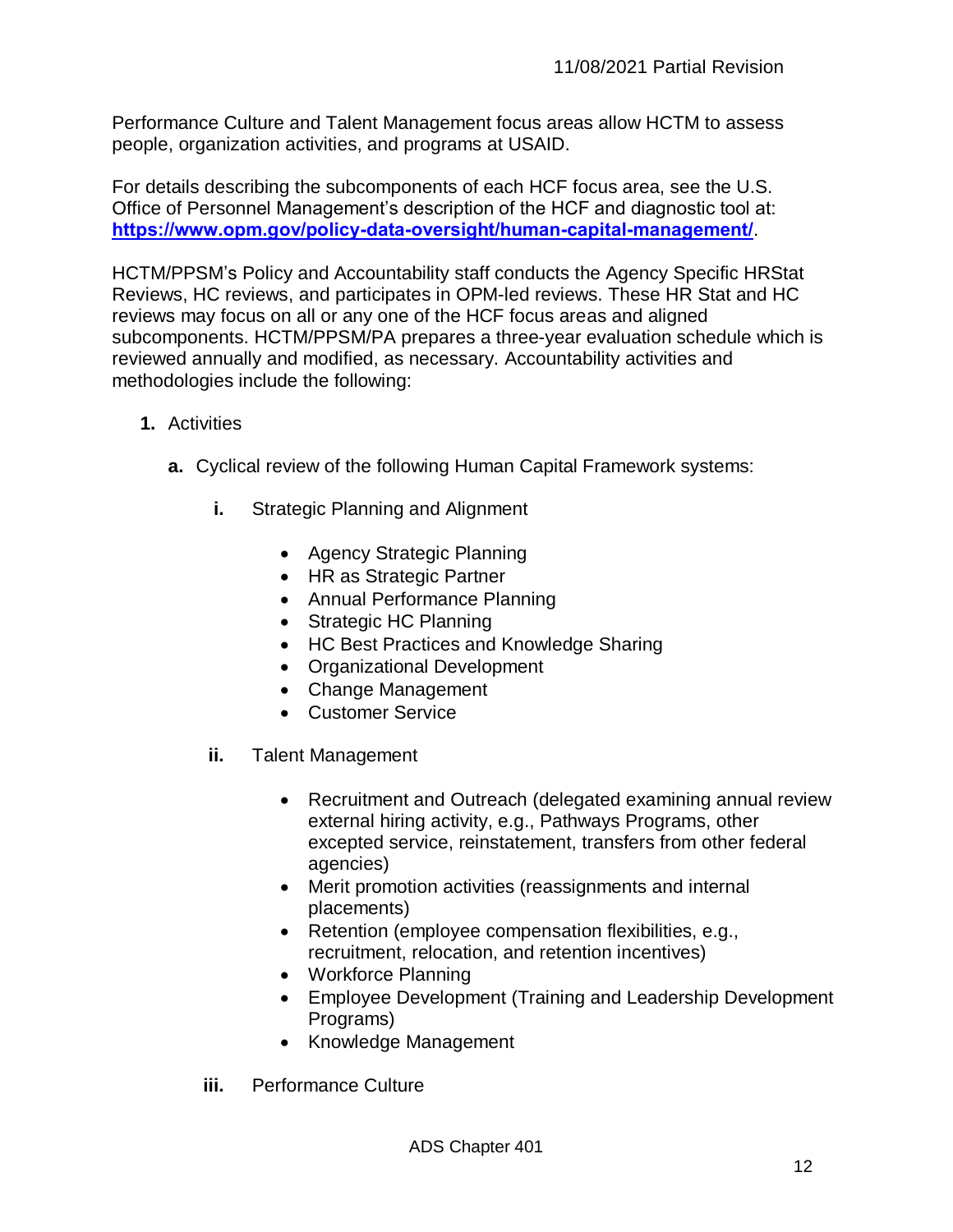- Performance Management (Performance Appraisal System alignment of performance appraisal plans with organizational goals, accountability for achieving results, credible measures, and distinctions in levels of performance)
- Awards program assess whether the program is adequately resourced and that significant individual and team accomplishments are appropriately recognized
- Labor and Management Partnership
- Continuous Learning
- Diversity and Inclusion
- Engaged Employees
- Work-life
- **iv.** Evaluation
	- Business Analytics
	- Data Driven Decision Making
- **2.** Methodology:
	- Data collection and analysis relevant to HC/HRM goals and related objectives, including government-wide metrics (e.g., time to hire), FEVS, program evaluations, information from EMCRIC and audit results conducted by OPM, the Government Accountability Office, and OIG.
	- Review of standard operating procedures related to the audit scope and objectives to determine compliance with applicable laws, regulations, and Agency policies, and whether they contribute to the overall efficiency and effectiveness of office operations.
	- Sampling of activities to validate regulatory compliance.
	- As necessary, interviews or written questionnaires to a sampling of selecting officials, other key management officials, program managers/leads, union officials (if appropriate) and employees, relevant to the audit scope and objective.

#### <span id="page-12-0"></span>**401.3.5 Reporting and Corrective/Improvement Actions**  Effective Date: 10/11/2018

HCTM/PPSM's Policy and Accountability (PA) Division through the PPSM Office Director, presents the results of the specific accountability activities to the CHCO within 60 business days after completion of the audit. The report includes any deficiencies or violations identified during the review, as well as any required and recommended actions to correct the identified deficiencies and violations, or to improve efficiency and effectiveness. The pertinent HCTM Center or object of the audit must acknowledge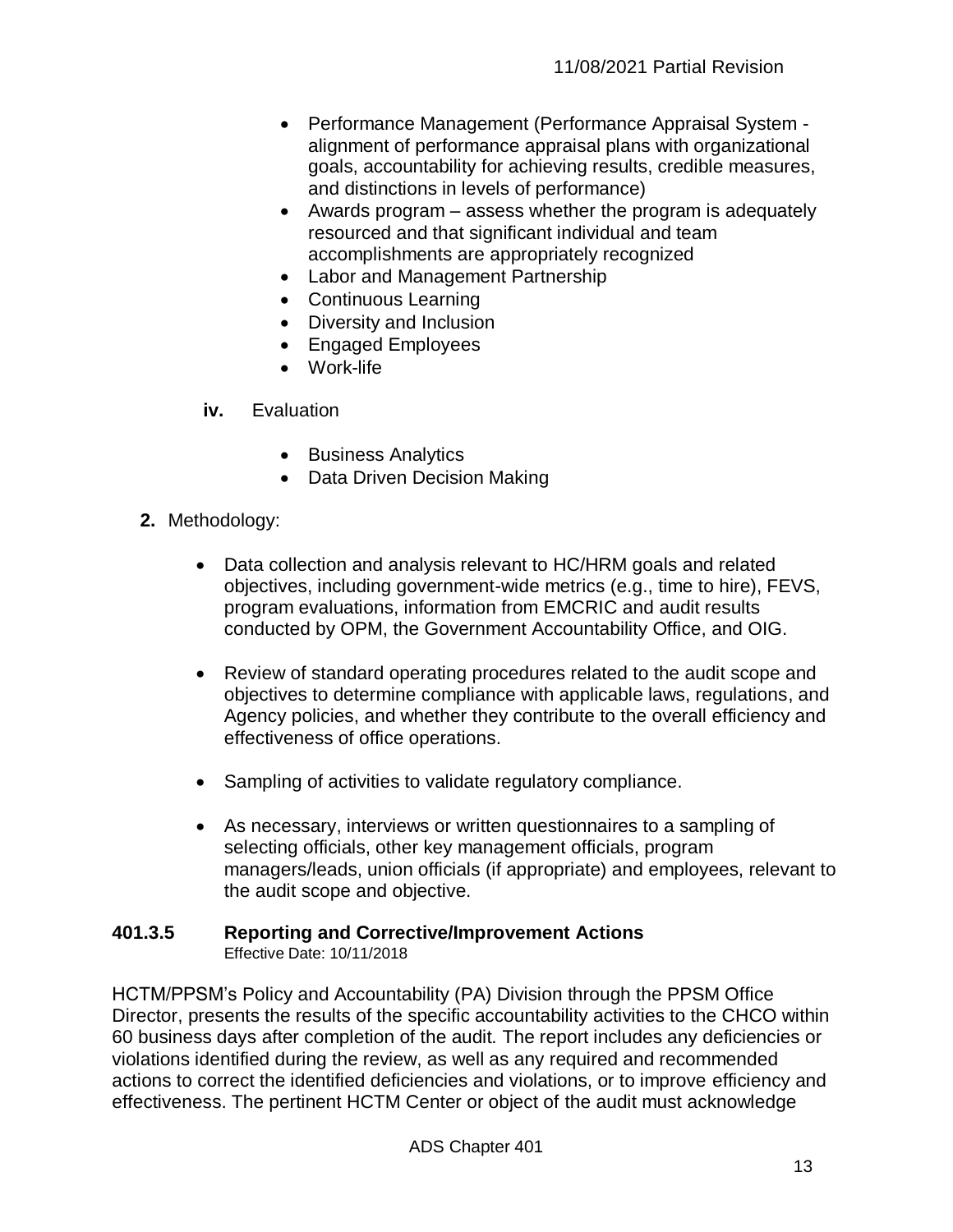receipt and address or resolve audit findings within 60 business days. PA works closely with the Center or Office in question to resolve or correct deficiencies identified during the audit. PA also tracks completion of the corrective actions and closes out the audit after the deficiencies have been adequately addressed.

The results of the accountability activities are used to drive continuous improvement to the Agency's strategic HC program, including modifying HC strategies and plans, as appropriate.

PA provides copies of formal audit results to OPM, which assesses the effectiveness of the Agency's HC Framework on an annual basis.

#### <span id="page-13-0"></span>**401.3.6 Evaluation of the Accountability System** Effective Date: 10/11/2018

The CHCO oversees the evaluation of the HCF by reviewing the results of activities in the aggregate, assessing the state of the strategic Agency-wide HC and HRM, and directing any necessary follow-up actions and system improvements. The HC Accountability Program Manager collects the data that will help determine how well USAID has performed against specific measures.

The annual assessment of the HCF ensures continuous improvement of HC business processes. It also determines the extent to which the following year's accountability activities will address up-to-date HC goals and objectives with the most appropriate measures to track mission alignment, effectiveness, and merit system compliance.

## <span id="page-13-1"></span>**401.4 MANDATORY REFERENCES**

- <span id="page-13-2"></span>**401.4.1 External Mandatory References** Effective Date: 10/11/2018
- **a. [5 CFR 250 and Part 250 Subpart B, Strategic Human Capital Management](https://www.gpo.gov/fdsys/pkg/CFR-2013-title5-vol1/xml/CFR-2013-title5-vol1-part250.xml)**
- **b. [5 USC 305, Systematic Agency Review of Operations](http://uscode.house.gov/view.xhtml?req=(title:5%20section:305%20edition:prelim)%20OR%20(granuleid:USC-prelim-title5-section305)&f=treesort&edition=prelim&num=0&jumpTo=true)**
- **c. 5 USC [1104, Delegation of Authority for Personnel Management](http://uscode.house.gov/view.xhtml?req=(title:5%20section:1401%20edition:prelim)%20OR%20(granuleid:USC-prelim-title5-section1401)&f=treesort&edition=prelim&num=0&jumpTo=true)**
- **d. [5 USC 1402, Authority and Function of Agency Chief Human Capital Officers](http://uscode.house.gov/view.xhtml?req=(title:5%20section:1402%20edition:prelim)%20OR%20(granuleid:USC-prelim-title5-section1402)&f=treesort&edition=prelim&num=0&jumpTo=true)**
- **e. [5 USC 2301, Merit System Principles \(See Appendix A\)](http://uscode.house.gov/view.xhtml?req=(title:5%20section:2301%20edition:prelim)%20OR%20(granuleid:USC-prelim-title5-section2301)&f=treesort&edition=prelim&num=0&jumpTo=true)**
- **f. [5 USC 2302, Prohibited Personnel Practices](http://uscode.house.gov/view.xhtml?req=(title:5%20section:2302%20edition:prelim)%20OR%20(granuleid:USC-prelim-title5-section2302)&f=treesort&edition=prelim&num=0&jumpTo=true) (See Appendix B)**
- **g. [31 USC 1115, Performance Plans](http://uscode.house.gov/view.xhtml?req=(title:31%20section:1115%20edition:prelim)%20OR%20(granuleid:USC-prelim-title31-section1115)&f=treesort&edition=prelim&num=0&jumpTo=true)**
- **h. [Civil Service Rule X, as codified in 5 CFR 10.2](https://www.gpo.gov/fdsys/pkg/CFR-2004-title5-vol1/pdf/CFR-2004-title5-vol1.pdf)**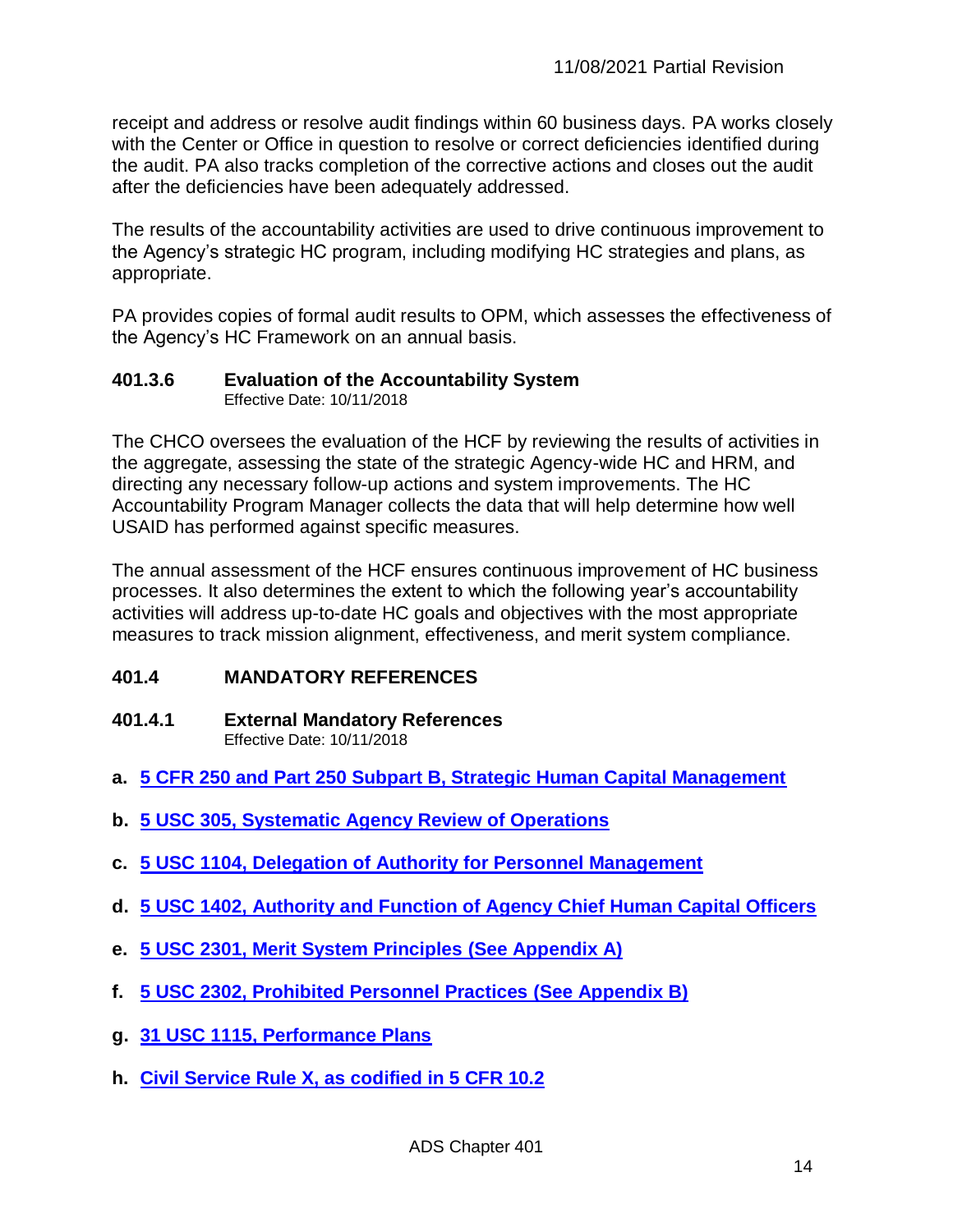- **i. [Foreign Service Act of 1980, as amended](http://www.usaid.gov/ads/policy/400/fsa)**
- **j. [The Homeland Security Act of 2002 \(Pub.L. 107-296 –](https://www.dhs.gov/sites/default/files/publications/hr_5005_enr.pdf) CHCO Act)**
- **k. [Interagency Delegated Examining Agreement, \(AID-1\), dated 12/10/10](file:///U:/PPSM/USAID%20Interagency%20Delegation%20Examining%20Agreement%202010.pdf)**
- **l. [Public Law 107-296, Chief Human Capital Officers Act of 2002, codified in 5](http://uscode.house.gov/view.xhtml?req=(title:5%20section:1103%20edition:prelim)%20OR%20(granuleid:USC-prelim-title5-section1103)&f=treesort&edition=prelim&num=0&jumpTo=true)  [USC 1103\(c\)](http://uscode.house.gov/view.xhtml?req=(title:5%20section:1103%20edition:prelim)%20OR%20(granuleid:USC-prelim-title5-section1103)&f=treesort&edition=prelim&num=0&jumpTo=true)**
- <span id="page-14-0"></span>**401.4.2 Internal Mandatory References** Effective Date: 10/11/2018
- **a. [ADS 101, Agency Programs and Functions](http://www.usaid.gov/ads/policy/100/101)**
- **b. [ADS 401maa, Appendix A, Merit Systems Principles and Appendix B,](http://www.usaid.gov/ads/policy/400/401maa)  [Prohibited Personnel Practices](http://www.usaid.gov/ads/policy/400/401maa)**
- **c**. **[Department of State and USAID Strategic Plan](https://www.state.gov/documents/organization/277156.pdf)**
- <span id="page-14-1"></span>**401.5 ADDITIONAL HELP**  Effective Date: 10/11/2018
- **a. [ADS 401saa, List of Acronyms](http://www.usaid.gov/ads/policy/400/401saa)**
- <span id="page-14-2"></span>**401.6 DEFINITIONS**

Effective Date: 10/11/2018

See the **[ADS Glossary](http://www.usaid.gov/ads/policy/glossary)** for all ADS terms and definitions.

#### **accountability system**

A system that contributes to agency performance by monitoring and evaluating the results of its human capital management policies, programs, and activities; analyzing compliance with merit system principles; and identifying and monitoring necessary improvements. (**Chapter 401**)

#### . **audit**

A systematic, independent process of reviewing and evaluating documents and processes to determine the extent to which criteria are fulfilled; i.e. merit system principles; veterans' preference rules; and laws, regulations, and policies enacted to prevent prohibited personnel practices. [The Independent Audit Program is a component of USAID's evaluation system designed to review all Human Capital (HC) management systems and select HR transactions to ensure efficiency, effectiveness, and legal and regulatory compliance.] (**Chapter 401**)

## **Chief Human Capital Officers' Act of 2002 (CHCO Act)**

The Act that established the agency CHCO, strategic human capital management systems, the relationship of strategic human capital management to agency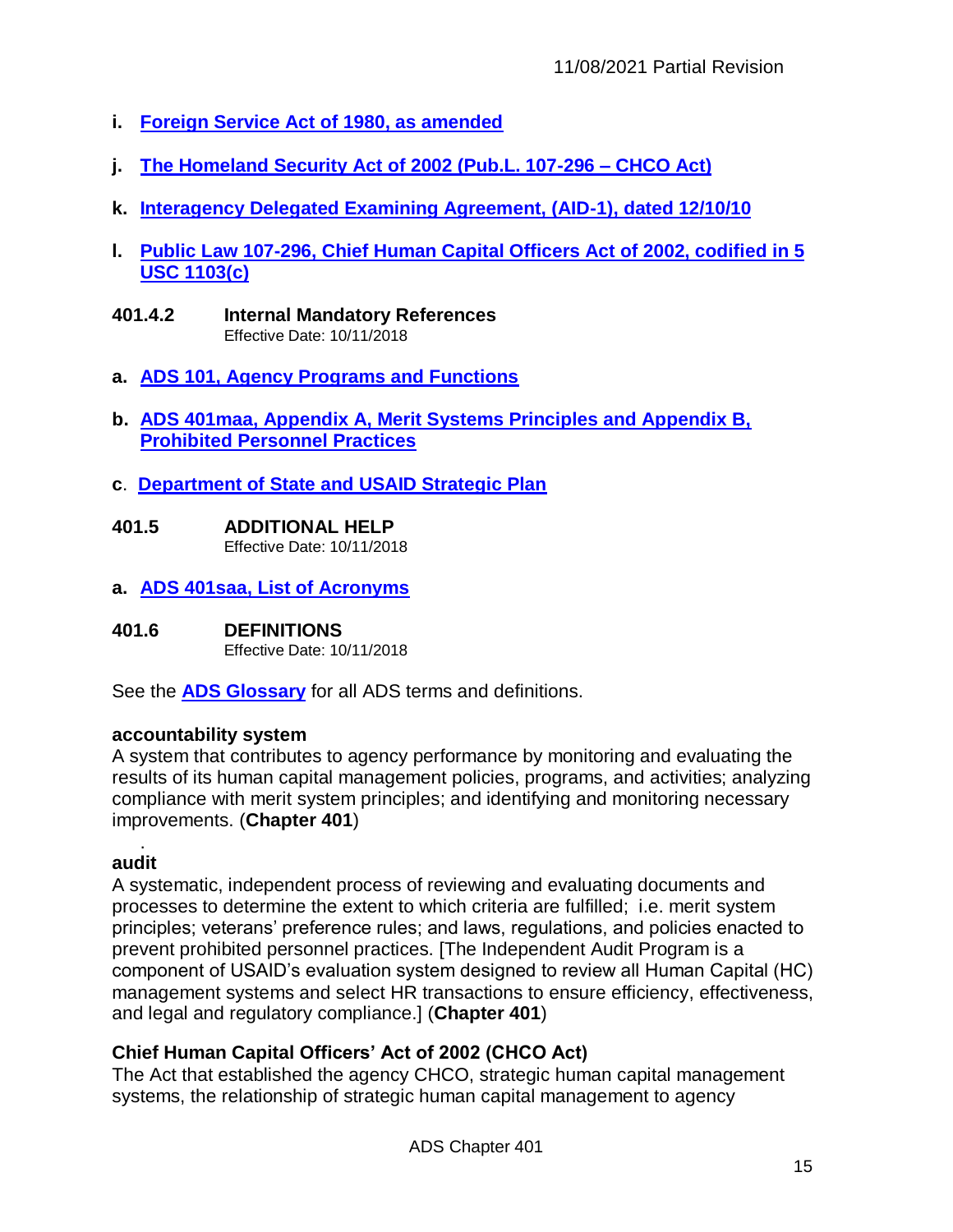performance plans and reports, and HR flexibilities. The Act clarifies expectations and management's responsibility for managing HR. (**Chapter 401**)

#### **delegated examining**

Authority delegated from OPM to USAID allowing USAID to advertise and examine applicants for positions in the civil service when a) the applicant is applying from outside the Federal workforce, b) the applicant is a Federal employee but does not have competitive status, or c) the applicant is a Federal employee and does not have competitive service. Appointments made through delegated examining authority are subject to civil service laws and regulation in order to ensure fair and open competition, recruitment from all segments of society, and selection on the basis of the applicant's merit (competencies, knowledge, skills, and abilities (5 USC§ 2301). (**Chapter 401**)

#### **evaluation system**

USAID's overarching system for evaluating the results of all planning and implementation of HC strategies to inform the Agency's continuous process improvement efforts. This system is also used for ensuring compliance with all applicable statutes, rules, regulations, and Agency policies. The three HC evaluation mechanisms are: HRStat; Independent Audit Program; and Human Capital (HC) Reviews. (**Chapter 401**)

## **HRStat**

A strategic human capital performance evaluation process that identifies, measures, and analyzes human capital data to inform the impact of an agency's human capital management on organizational results with the intent to improve human capital outcomes. HRstat, which is a quarterly review process, is a component of any agency's strategic planning and alignment and evaluation systems that are part of the Human Capital Framework. (**Chapter 401**)

# **Human Capital Evaluation Framework**

The central evaluation framework composed of three HC evaluation mechanisms of (1) HRStat, (2) Independent Audit Program, and (3) HC Reviews that integrates the outcomes from each to provide USAID and OPM with an understanding of how human capital policies and programs support the Agency's mission. (**Chapter 401**)

# **Human Capital Framework (HCF)**

The OPM framework that establishes and defines the four human capital systems, including standards and metrics, that provide the single, consistent definition of Federal human capital management. The HCF provides comprehensive guidance on the principles of strategic human capital management in the Federal government, and direction on human capital planning, implementation, and evaluation in the Federal government. (**Chapter 401**)

# **Human Capital Operating Plan (HCOP)**

The HCOP is USAID's human capital implementation document which describes how the Agency will execute the human capital elements stated in the Agency's Strategic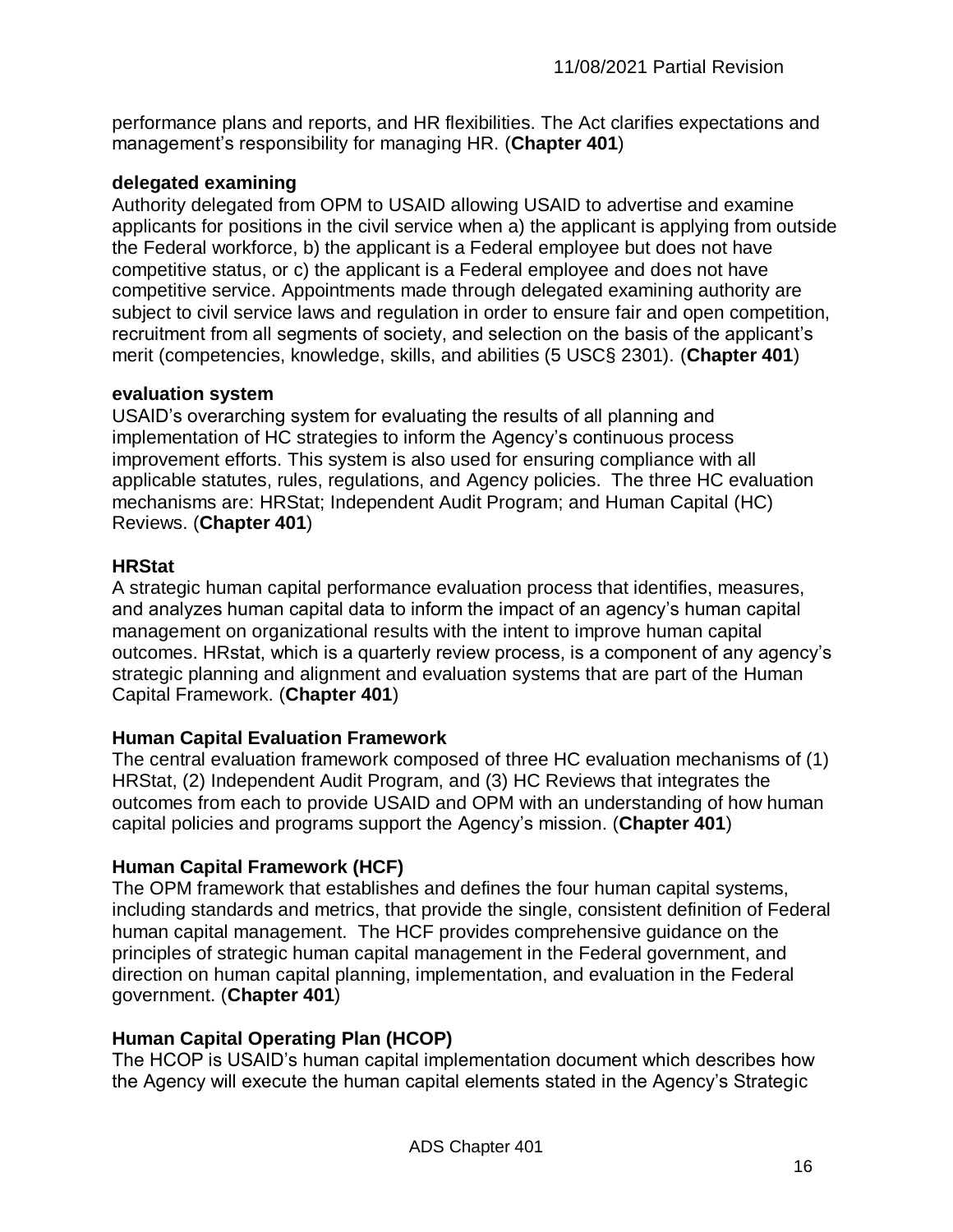and Annual Performance Plan. The HCOP clearly executes each of the four HCF systems and is authored by the CHCO. (**Chapter 401**)

## **Human Capital (HC) Reviews**

OPM's annual, evidence-based review of an agency's design and implementation of its HCOP, independent audit, and HRStat programs to support mission accomplishment and HC outcomes. (**Chapter 401**)

#### **merit system principles**

The nine principles codified in 5 U.S.C. 2301, by which Federal personnel management is to be implemented. The merit system principles provide supervisory guidance on managing HR. These principles are foundational to the Federal human capital management system and ensure that selections for Federal jobs are fair, open, competitive, and free of political coercion or illegal discrimination. (**Chapter 401**)

#### **metrics**

Standards of measurement that provide a basis for comparison, Strategic human capital management requires a reliable and valid set of metrics that provide an accurate baseline against which progress can be assessed. (**Chapter 401**)

## **Performance Improvement Officer (PIO)**

Advises and assists USAID's leadership to ensure that the mission and goals of the agency are achieved through strategic and performance planning, measurement, analysis, regular assessment of progress, and use of high-quality performance information and other evidence to improve results. This includes driving performance improvement efforts across the organization by using goal-setting, measurement, analysis, evaluation and other research, data-driven performance reviews on progress, cross-agency collaboration, and personnel performance appraisals aligned with organizational priorities. As such, the PIO and CHCO coordinate extensively to report USAID performance on key HC measures agreed upon in the Agency HRStat and other human capital reports impacting strategic human capital efforts. (**Chapter 401**)

#### **program assessments**

One of the independent audit components of the USAID Human Capital Evaluation System that monitors and evaluates progress to meet standards associated with the HCF systems. Assessments are based on a cyclical review schedule that identifies specific measures, methods, and timeframes for assessing results. (**Chapter 401**)

#### **program compliance audits**

One of the independent audit component of the USAID Human Capital Evaluation System that establishes a structured and formal method for conducting independent compliance audits of HR office operations. Audits are based on a cyclical review schedule that identifies specific audit sites, scope, methodologies, and close out procedures. (**Chapter 401**)

## **Prohibited Personnel Practices (PPPs)**